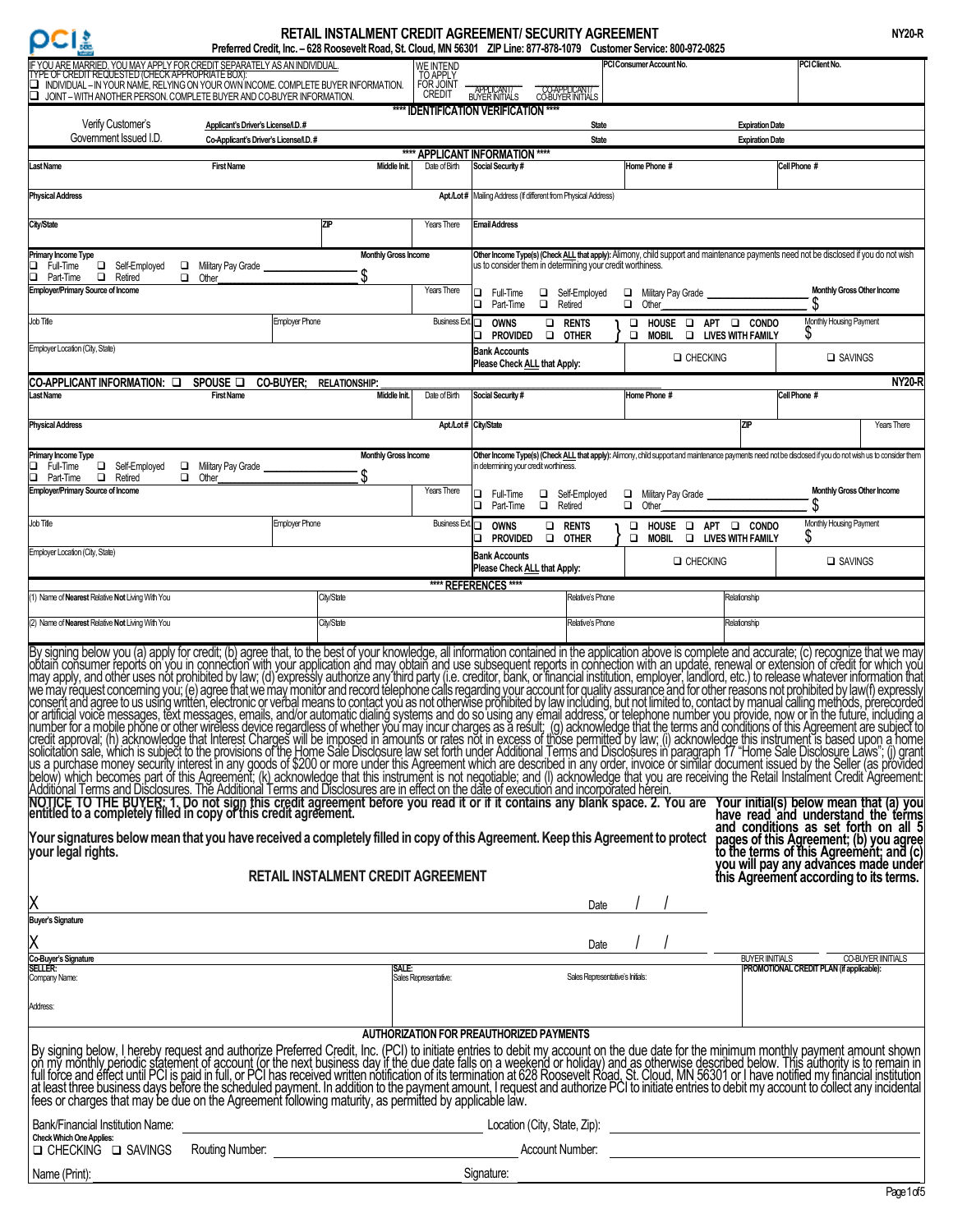|                                                                                                                                                                                                                                                                                                                                                                                                                                                                                                                                                                                                                                                                                                                                                                                                                                                                                                                                                                                                                                                            | <b>UUJIUIIEK FRIVAU I</b>                                                                                                                                                                                                                                                                                          |                 |                             |  |  |  |  |
|------------------------------------------------------------------------------------------------------------------------------------------------------------------------------------------------------------------------------------------------------------------------------------------------------------------------------------------------------------------------------------------------------------------------------------------------------------------------------------------------------------------------------------------------------------------------------------------------------------------------------------------------------------------------------------------------------------------------------------------------------------------------------------------------------------------------------------------------------------------------------------------------------------------------------------------------------------------------------------------------------------------------------------------------------------|--------------------------------------------------------------------------------------------------------------------------------------------------------------------------------------------------------------------------------------------------------------------------------------------------------------------|-----------------|-----------------------------|--|--|--|--|
| <b>FACTS</b>                                                                                                                                                                                                                                                                                                                                                                                                                                                                                                                                                                                                                                                                                                                                                                                                                                                                                                                                                                                                                                               | WHAT DOES PREFERRED CREDIT, INC. ("PCI") DO WITH YOUR PERSONAL INFORMATION?                                                                                                                                                                                                                                        |                 | Rev. 10/19                  |  |  |  |  |
| Why?                                                                                                                                                                                                                                                                                                                                                                                                                                                                                                                                                                                                                                                                                                                                                                                                                                                                                                                                                                                                                                                       | Financial companies choose how they share your personal information. Federal law gives consumers the right to limit some but not all sharing. Federal law also<br>requires us to tell you how we collect, share and protect your personal information. Please read this notice carefully to understand what we do. |                 |                             |  |  |  |  |
| What?                                                                                                                                                                                                                                                                                                                                                                                                                                                                                                                                                                                                                                                                                                                                                                                                                                                                                                                                                                                                                                                      | The types of personal information we collect and share depend on the product or service you have with us. This information can include: (1) Social Security Number<br>and income; (2) account balances and payment history; and (3) credit history and credit scores.                                              |                 |                             |  |  |  |  |
| How?                                                                                                                                                                                                                                                                                                                                                                                                                                                                                                                                                                                                                                                                                                                                                                                                                                                                                                                                                                                                                                                       | All financial companies need to share customers' personal information to run their everyday business. In the section below, we list the reasons financial companies<br>can share their customers' personal information; the reasons PCI chooses to share; and whether you can limit this sharing.                  |                 |                             |  |  |  |  |
|                                                                                                                                                                                                                                                                                                                                                                                                                                                                                                                                                                                                                                                                                                                                                                                                                                                                                                                                                                                                                                                            | Reasons we can share your personal information                                                                                                                                                                                                                                                                     | Does PCI share? | Can you limit this sharing? |  |  |  |  |
|                                                                                                                                                                                                                                                                                                                                                                                                                                                                                                                                                                                                                                                                                                                                                                                                                                                                                                                                                                                                                                                            | For our everyday business purposes - such as to process your transactions, maintain your account(s), respond to<br>court orders and legal investigations, or report to the credit bureaus                                                                                                                          | Yes             | No.                         |  |  |  |  |
|                                                                                                                                                                                                                                                                                                                                                                                                                                                                                                                                                                                                                                                                                                                                                                                                                                                                                                                                                                                                                                                            | For our marketing purposes - to offer our products and services to you                                                                                                                                                                                                                                             | Yes             | No.                         |  |  |  |  |
|                                                                                                                                                                                                                                                                                                                                                                                                                                                                                                                                                                                                                                                                                                                                                                                                                                                                                                                                                                                                                                                            | For joint marketing with other financial companies                                                                                                                                                                                                                                                                 | $\overline{N}$  | We don't share              |  |  |  |  |
|                                                                                                                                                                                                                                                                                                                                                                                                                                                                                                                                                                                                                                                                                                                                                                                                                                                                                                                                                                                                                                                            | For our affiliates' everyday business purposes - information about your transactions and experiences                                                                                                                                                                                                               | No              | We don't share              |  |  |  |  |
|                                                                                                                                                                                                                                                                                                                                                                                                                                                                                                                                                                                                                                                                                                                                                                                                                                                                                                                                                                                                                                                            | For our affiliates' everyday business purposes - information about your creditworthiness                                                                                                                                                                                                                           | <b>No</b>       | We don't share              |  |  |  |  |
|                                                                                                                                                                                                                                                                                                                                                                                                                                                                                                                                                                                                                                                                                                                                                                                                                                                                                                                                                                                                                                                            | For our affiliates to market to you                                                                                                                                                                                                                                                                                | No              | We don't share              |  |  |  |  |
|                                                                                                                                                                                                                                                                                                                                                                                                                                                                                                                                                                                                                                                                                                                                                                                                                                                                                                                                                                                                                                                            | For nonaffiliates to market to you                                                                                                                                                                                                                                                                                 | Yes             | Yes                         |  |  |  |  |
| To limit our<br>Complete the opt-out election form below.<br>Please note: If you are a new customer, we can begin sharing your information 30 days from the date we sent this notice. When you are no longer our customer,<br>sharing<br>we continue to share your information as described in this notice. However, you can contact us at any time to limit our sharing.                                                                                                                                                                                                                                                                                                                                                                                                                                                                                                                                                                                                                                                                                  |                                                                                                                                                                                                                                                                                                                    |                 |                             |  |  |  |  |
| <b>Questions?</b>                                                                                                                                                                                                                                                                                                                                                                                                                                                                                                                                                                                                                                                                                                                                                                                                                                                                                                                                                                                                                                          | Call 320-255-9784 or go to www.preferredcredit.com                                                                                                                                                                                                                                                                 |                 |                             |  |  |  |  |
| What we do                                                                                                                                                                                                                                                                                                                                                                                                                                                                                                                                                                                                                                                                                                                                                                                                                                                                                                                                                                                                                                                 |                                                                                                                                                                                                                                                                                                                    |                 |                             |  |  |  |  |
| How does PCI protect my personal information? - To protect your personal information from unauthorized access and use, we use security measures that comply with federal law.<br>These measures include computer safeguards and secured files and buildings. We continually evaluate and access new technology for protecting your nonpublic personal information.<br>How does PCI collect my personal information? - We collect personal information, for example, when you (1) apply for financing or give us your contact information; (2) provide<br>account information or pay your bills; and (3) show your government-issued ID. We also collect your personal information from others, such as credit bureaus, affiliates, or other<br>companies.<br>Why can't I limit all sharing? - Federal law gives you the right to limit only (1) sharing for affiliates' everyday business purposes (i.e. information about your creditworthiness); (2) affiliates from using your informati<br>sharing. See below for more on your rights under state law. |                                                                                                                                                                                                                                                                                                                    |                 |                             |  |  |  |  |
| What happens when I limit all sharing for an account I hold jointly with someone else? - Your choices will apply to everyone on your account unless you tell us otherwise.<br><b>Definitions</b>                                                                                                                                                                                                                                                                                                                                                                                                                                                                                                                                                                                                                                                                                                                                                                                                                                                           |                                                                                                                                                                                                                                                                                                                    |                 |                             |  |  |  |  |
| Affiliates - Companies related by common ownership or control. They can be financial or nonfinancial companies. PCI does not share with our affiliates                                                                                                                                                                                                                                                                                                                                                                                                                                                                                                                                                                                                                                                                                                                                                                                                                                                                                                     |                                                                                                                                                                                                                                                                                                                    |                 |                             |  |  |  |  |
| Nonaffiliates - Companies not related by common ownership or control. They can be financial and nonfinancial companies. Nonaffiliates we share with can include direct marketing<br>companies and the retailer named on your account.                                                                                                                                                                                                                                                                                                                                                                                                                                                                                                                                                                                                                                                                                                                                                                                                                      |                                                                                                                                                                                                                                                                                                                    |                 |                             |  |  |  |  |
| Joint Marketing - A formal agreement between nonaffiliated financial companies that together market financial products or services to you. PCI does not jointly market                                                                                                                                                                                                                                                                                                                                                                                                                                                                                                                                                                                                                                                                                                                                                                                                                                                                                     |                                                                                                                                                                                                                                                                                                                    |                 |                             |  |  |  |  |
| <b>Other Important Information</b>                                                                                                                                                                                                                                                                                                                                                                                                                                                                                                                                                                                                                                                                                                                                                                                                                                                                                                                                                                                                                         |                                                                                                                                                                                                                                                                                                                    |                 |                             |  |  |  |  |
| We follow state law if state law provides you with additional privacy protections.                                                                                                                                                                                                                                                                                                                                                                                                                                                                                                                                                                                                                                                                                                                                                                                                                                                                                                                                                                         |                                                                                                                                                                                                                                                                                                                    |                 |                             |  |  |  |  |
| Mark if you wish to limit how we share your personal information with nonaffiliates:<br>Opt-out<br>Election<br>Applicant Co-Applicant<br>Do not share my personal information with nonaffiliates to market their products and services to me.                                                                                                                                                                                                                                                                                                                                                                                                                                                                                                                                                                                                                                                                                                                                                                                                              |                                                                                                                                                                                                                                                                                                                    |                 |                             |  |  |  |  |
| Assignment by Seller ("Assignment"): FOR VALUE RECEIVED: Seller sells and assigns this Retail Charge Agreement (the "Agreement") to Preferred Credit, Inc., 628 Roosevelt<br>Road, St. Cloud, MN 56301, the assignee, its successors and assigns, including all of Seller's rights, title, and interest in this Agreement. Assignee has full power to take all legal and other actions, which Seller could<br>between the undersigned and Preferred Credit, Inc. including but not limited to the representations, warranties, liabilities, conditions and obligations of the undersigned contained therein.                                                                                                                                                                                                                                                                                                                                                                                                                                               |                                                                                                                                                                                                                                                                                                                    |                 |                             |  |  |  |  |

**CUSTOMER PRIVACY**

**(Corporate, Firm or Trade Name of Seller)**

## **(Owner, Officer or Firm Member)**

# **THIS DOCUMENT IS SUBJECT TO A SECURITY INTEREST IN FAVOR OF US BANK NATIONAL ASSOCIATION.**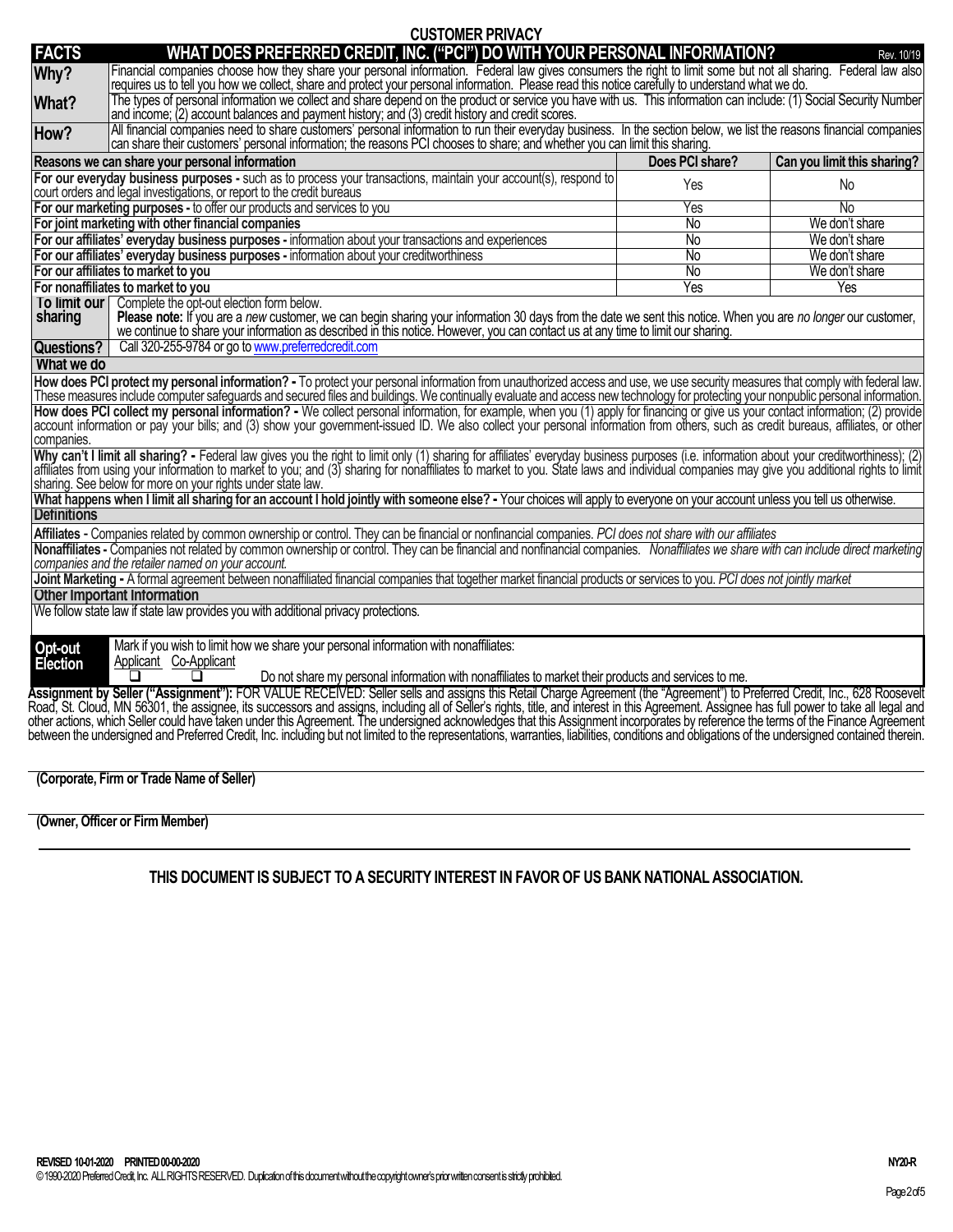### **RETAIL INSTALMENT CREDIT AGREEMENT: ADDITIONAL TERMS AND DISCLOSURES**

**IMPORTANT INFORMATION ABOUT PROCEDURES FOR OPENING A NEW ACCOUNT -** To help the government fight the funding of terrorism and money laundering activities, Federal law requires all financial institutions to obtain, verify, and record information that identifies each person who opens an account. What this means for you: When you open an account, we will ask for your name, address, date of birth, and other information that will allow us to identify you. We may also ask to see your driver's license or other identifying documents **Interest Rates and Interest Charges Annual Percentage Rate (APR) for 21.99%.** See your account agreement for more details. How to Avoid Paying Interest **Your due date is at least 25 days after** the close of each billing cycle. We will not charge you any interest on purchases if you pay your entire balance by the due date each month **Minimum Interest Charge If you are charged interest, the charge will be no less than \$0.70. See your account agreement for more details. For Credit Card Tips from the Consumer Financial Protection Bureau To learn more about factors to consider when applying for or using a credit card, visit the website of the Consumer Financial Protection Bureau at http://www.consumerfinance.gov/learnmore. Fees Transaction Fees** None. **Penalty Fees** • Late Payment • Return Payment **\$20**. See your account agreement for more details. \$20. See your account agreement for more details.

**How We Will Calculate Your Balance:** We use a method called "average daily balance (including new purchases)." See your account agreement for more details.

**Billing Rights:** Information on your rights to dispute transactions and how to exercise those rights is provided in your account agreement.

**1. Definitions:** In this Retail Installment Credit Agreement ("Agreement"): The word "Account" refers to the account that is established with the Seller, and their successors or assigns, that is the subject of this Agreement. The words "you" and "your" refer to each individual who signs the Application for the Account, and who is authorized to use the Account. The words "we," "us" and "our" refer to the Seller, and any assignee of the Seller. The words "Acceptable Documentation" shall refer to Charge Slips, phone orders, or orders from our website, so long as such orders are signed (physically or electronically) or otherwise verbally or electronically authenticated. The words "Applicable Law" shall mean federal law and the laws of the state of New York. You and we agree that these Applicable Laws apply to this Agreement. The words "Charge Slip" refer to the document describing the type, quantity and agreed price of merchandise you buy from the Seller.

**2. Account:** This Agreement applies to your retail charge purchase of goods and services from us. The amount of your initial purchase from Seller will govern the amount of the initial credit limit on your Account, which will be set at a higher amount than the cost of the goods purchased based on our expectation that you will use the Account to make additional purchases. You may make add-on purchases from the Seller or Seller's assigns which will be evidenced by Acceptable Documentation. Acceptable Documentation must provide the cash price of the merchandise purchased. By signing future Acceptable Documentation you agree those purchases thereby confirmed will be subject to this Agreement. You agree that add-on orders which exceed the credit limit established with your initial order are subject to credit approval. We reserve the right to deny authorization for any requested credit limit increase.

**3. Promise to Pay:** In return for extending credit to you on this Account from time to time, each of you agrees to pay for all purchases any of you charge on this Account, and all other charges mentioned below, according to the terms of this Agreement. When you sign the Application for this Account, you will be agreeing to the terms and conditions in this Agreement, which include the cost of credit disclosures required by Applicable Law. This Agreement will not be effective until we approve your Application, and we or our assignee provides any disclosures required by the federal Truth in Lending Act, and then, after that, only if you or someone authorized by you sign a Charge Slip or otherwise charge a purchase to this Account and we extend credit for that purchase.

**4. Billing:** You will be billed monthly for credit purchases from us, as shown on a Charge Slip signed by you (or completed at your direction), and for any previous unpaid balance as required by Applicable Law. You will receive a monthly periodic statement of account for any month in which you have an outstanding balance of more than \$1.00 or on which an Interest Charge has been imposed. Your monthly periodic statement of account will show your new unpaid balance, any new purchases you have made since your last monthly periodic statement of account, and your Minimum Monthly Payment. Your credit limit will also be shown on your monthly periodic statement of account.

**5. Payment: You have the right to pay your entire balance in full or more than the Minimum Monthly Payment at any time.**Otherwise, you agree to pay at least the Minimum Monthly Payment, which includes Interest Charges. You must make payment in U.S. Dollars, with a draft, money order, or check drawn on a U.S. Bank or the U.S. Post Office. We may accept late payment, partial payments, or any payments marked "payment in full," without losing any of our rights under this Agreement or Applicable Law.

**6. Interest Charges:** Unless you are offered a Promotional Credit Plan as described below, and as not otherwise prohibited by Applicable Law, Interest Charges will begin to accrue upon delivery of the merchandise you purchase. Delivery occurs upon the earlier of the date of shipment of the merchandise, or the date of hand delivery of the merchandise. No Interest Charges will be imposed on new purchases, however, if: (a) there was no outstanding balance under your Account at the beginning of the billing period in which the purchase was made (which includes the period in which you make your initial purchase of merchandise under this Agreement), and (b) you pay off your Account in full by the payment due date reflected in the monthly periodic statement of account for that billing period (though no payment may be due). We figure the Interest Charge on your Account by applying a daily periodic rate to the "average daily balance" of your Account (including current transactions) and multiplying the result by the number of days in the billing period. To get the "average daily balance" we take the beginning balance of your Account each day, add any new purchases, and subtract any payments or credits. This gives us the daily balance. Then, we add up all the daily balances for the billing cycle and divide the total by the number of days in the billing cycle. This gives us the "average daily balance." Your daily periodic rate and the corresponding Annual Percentage Rate are indicated in the chart below. The daily periodic rate will be the annual rate divided by 365 (366 in a leap year).

| Applicable | Daily         | Corresponding                                                        |
|------------|---------------|----------------------------------------------------------------------|
| ∟aw        | Periodic Rate | DЕ<br>-----<br><b>ANNUAL</b><br>ுட<br>AGL<br>…⊢N '<br>: KAI L<br>-кш |
| .          | 0.0603%       | 1.99%<br>n,                                                          |

Notwithstanding the above, if we receive payment in full for the unpaid balance on your Account prior to the date we next send a monthly periodic statement of account, no additional Interest Charges will be imposed for the current billing period.

**7. Minimum Monthly Interest Charge:** As not prohibited by Applicable Law, if the Interest Charge that results from the application of the above stated daily periodic rate (the "Calculated Interest Charge"), is less than \$0.70, we will impose a minimum monthly **INTEREST CHARGE** of \$0.70. If we receive payment in full for the unpaid balance on your Account prior to the next billing date, we will not impose a minimum additional Interest Charge for that billing period.

**8. Minimum Monthly Payment:** You will make payments of at least the total Minimum Monthly Payment each month as required by our monthly periodic statements of account. Your total Minimum Monthly Payment will consist of: (1) any past due amounts and (2) a regularly scheduled Minimum Monthly Payment. The regularly scheduled Minimum Monthly Payment will be the greater of: (a) \$25; or (b) the highest regularly scheduled Minimum Monthly Payment shown on any Charge Slip you execute, not to exceed 3.5% of the Account balance immediately following the first or any subsequent purchase on your Account.

**9. Promotional Credit Plans:** In addition to purchases that accrue Interest Charges and require monthly payments as described previously in this Agreement, as part of this Account, Promotional Credit Plans may be offered from time to time on specific additional purchases for qualified buyers. Purchases made under these Promotional Credit Plans may have different interest charge calculations and required minimum payments. A Promotional Credit Plan is strictly limited by its terms and the terms and conditions of the special promotion to which it relates. In addition, the benefits of a Promotional Credit Plan will expire and all accrued Interest Charges in these plans will be added to your Account if you fail to pay the promotional balance by the end of the promotional period or you are in default for a period of 60 or more days during the promotional period. The special promotions that may be offered include:

**9.a. Same as Cash Plan:** If you pay the full purchase price before the expiration date of a Same as Cash Plan, as indicated on your monthly periodic statement of account, and pay the Minimum Monthly Payment each billing period when due, no Interest Charges will be imposed on the purchase. If such payments are not made, Interest Charges from the date of delivery will be added to your Account either when you fail to make a payment within 60 days of the due date or, at the end of the Same as Cash Plan period if any portion of the promotional balance remains outstanding.

**9.a.1. How Payments Are Applied When Same as Cash Plan Is In Effect:** Unless otherwise required by Applicable Law, during the two billing cycles immediately preceding expiration of the Same as Cash Plan period, any amount paid in excess of the minimum payment due will be allocated first to the balance subject to the Same as Cash Plan and any remaining portion to any other balances. We may offer Same as Cash Plan periods of 6 months, 9 months, 12 months or of different lengths that we will announce from time to time.

**10. Application of Payments:** Unless otherwise required by Applicable Law, payments except down payments, shall be applied first to past due Minimum Monthly Payments, beginning with the oldest, then to the current Minimum Monthly Payment, and then to other unpaid late fees, costs and fees arising under this Agreement.

**11. Other Charges:**

**11.a. Late Fees:** You will pay the maximum late fee allowed (which you agree we will add to the balance due on your Account) for payments not made on time, calculated as Applicable Law allows. The statutory time period for imposition of a Late Fee is 10 days after the due date ("Due Date) for each payment not received on the scheduled Due Date. Currently, the maximum late fee allowed is \$20. Notwithstanding the preceding provisions, you will not be charged more than the amount of the required minimum periodic payment due immediately prior to the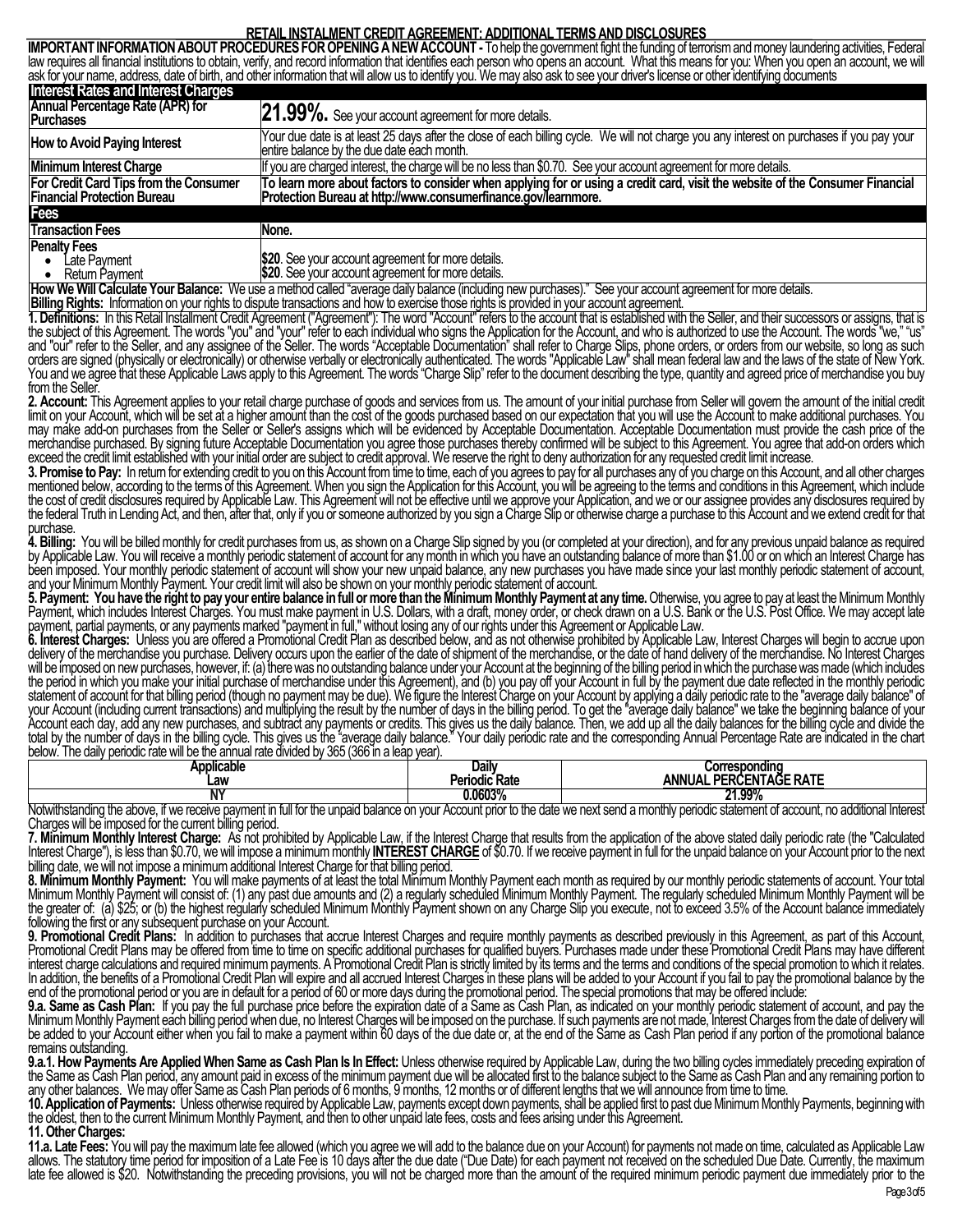#### assessment of the late payment fee.

**11.b. Returned Check Charge:** You will pay a returned check charge (which you agree we will add to the balance due on your Account) if any check, negotiable order of withdrawal, share draft, or item you give us for payment under the Agreement is dishonored for any reason by the bank or other institution on which it is drawn. We will impose the maximum returned check charge as Applicable Law allows. Currently, that amount is \$20. Notwithstanding the preceding provisions, you will not be charged more than the amount of the required minimum periodic payment due immediately prior to the date on which the payment is returned or otherwise dishonored. If your payment is returned unpaid, you authorize us to make a one-time electronic fund transfer from your account to collect a fee as provided above.

**12. Security Agreement:** You grant us a purchase money security interest in each household good purchased with this Account ("Goods") to the full extent not prohibited by Applicable Law (including the Uniform Commercial Code which may require that we sign, file or record one or more UCC financing statements, fixture filings or other documents to perfect or otherwise protect this security interest). You will, on request, take all reasonable actions requested by us to preserve and protect the Goods and our security interest in the Goods. You also agree to take all reasonable actions requested by us to establish, determine the priority of, perfect, continue the perfection of, terminate or enforce our security interest in the Goods and our rights under this Agreement. In addition to other rights we may have under this Agreement, if you do not make payments as agreed, this security interest allows us to take actions not prohibited by Applicable Law governing security interests in the Goods. You also agree to keep the Goods installed at the address you provided in your credit application and to not remove or alter the Goods without our prior written consent. You may lose the Goods if you do not meet your obligations to us under this Agreement.

**13. Default:** If you fail to make any payment when due, or if the prospect of your payment, performance, or our realization of collateral is significantly impaired, to the extent not prohibited by Applicable Law, and subject to any notice required by Applicable Law, we may declare the full remaining balance immediately due and payable. We may also repossess any article of merchandise in which we retain a security interest if we do so peacefully and the law allows it. Notwithstanding the preceding provisions, in the event of a late payment or nonpayment, we will not declare the full remaining balance immediately due and payable or repossess any article of merchandise if, within ten days of the date on which the installment was due, we receive payment together with any late fees. If you fail to pay within 10 days of the due date, we may, at our option, declare the full remaining balance immediately due and payable, to the extent permitted by Applicable Law. Unless we are required by Applicable Law to provide you a notice of a right to cure, you agree that we do not have to give you notice that we intend to demand or are demanding immediate payment of all you owe. If the Account is referred to an attorney who is not our salaried employee and we bring suit against you to collect the amount you owe and we are the prevailing party, you agree to pay our reasonable attorneys' fees (not to exceed 20% of the amount due and payable) and court costs as permitted by Applicable Law. You also agree to pay our collection costs and costs incurred in taking the collateral, holding it, preparing it for sale, and selling it, as not prohibited by Applicable Law.

**14. Canceling or Reducing Your Credit Limit:** We have the right at any time to limit or terminate the use of your Account and raise or lower your credit limit without giving you advance notice. Some purchases will require prior authorization, in which case you may be asked to provide identification. If our authorizations system is unavailable, we may not be able to authorize a transaction, even if you have sufficient credit. We will not be liable to you if this happens. We are not responsible for the refusal of anyone to accept or honor an addition to this Account. In addition, even if you cancel the use of your Account, you are still responsible for any Account balances incurred by an authorized user that remain unpaid.

**15. Change in Terms:** You agree that we may amend the terms of this Agreement, subject to any notice required by Applicable Law. To the extent not prohibited by Applicable Law, any new terms may be applied to any balance existing on the Account at the time of the change, as well as subsequent transactions.

**16. No Oral Modifications:** You agree that we are not bound by any oral agreements or oral modifications to this Agreement.

**17. Home Sale Disclosure Laws:** Home Sale Disclosure laws govern this transaction. The Home Sale Disclosure law applicable to this Agreement is New York's Door-to-Door Sales Protection Act, NY Pers. Prop. Law §§ 425 *et seq*.

**18. Delay in Taking Action:** We will not lose any of our rights under this Agreement if we delay taking action for any reason. To the extent not prohibited by Applicable Law, we may take other action not described in this Agreement, and by doing so will not lose our rights under this Agreement.

**19. Severability:** If any provision of this Agreement is found to be unenforceable, all other provisions shall remain in full force and effect.

**20. Applicable Law:** Federal and New York law apply to this Agreement.

**21. Telephone Recording:** You understand and agree that for our mutual protection, we may electronically record any of your telephone conversations conducted with Seller or Seller's assigns, including Preferred Credit, Inc. (PCI), without further notice to the parties to such conversations. These telephone conversations include all conversations between you and Seller or Seller's assigns communicated via traditional telephone wire and wireless devices such as cordless and cellular phones. You acknowledge and consent to the retention of and use of such recordings by Seller or Seller's assigns, their employees, representatives and agents of all information and data obtained in any recorded conversation for purposes of settling disputes as well as for ongoing quality assurance programs.

**22. Communications:** You expressly authorize us or our agents to contact you at any phone number (including mobile, cellular/wireless, or similar devices), fax number, or email address, you provide at any time, for any lawful purpose. The ways in which we may contact you include live operator, automatic telephone dialing systems (auto-dialer), prerecorded message, text message, fax, or email. Such lawful purposes include, but are not limited to: obtaining information; account transactions or servicing-related matters; suspected fraud or identity theft; collection on the Account; and providing information about special products and services. You agree to pay any fee(s) or charge(s) that you may incur for incoming communications from us or outgoing communications to us, to or from any such number, or email address, without reimbursement from us.

**23. Credit Investigation and Reporting:** You agree that we may investigate your credit in connection with the initial extension, review, or collection of your Account. You agree that we may examine employment and income records, verify your credit references, and report to credit reporting agencies, merchants, and other creditors the status and payment history of your Account. A negative credit report may be submitted to a credit reporting agency if you fail to fulfill the terms of your credit obligations.

#### **ARBITRATION PROVISION**

**This Arbitration Provision significantly affects your rights in any dispute with us. Please read this Arbitration Provision carefully before you sign it. 1. EITHER YOU OR WE MAY CHOOSE TO HAVE ANY DISPUTE BETWEEN US DECIDED BY ARBITRATION AND NOT IN COURT. 2. IF A DISPUTE IS ARBITRATED, YOU AND WE WILL EACH GIVE UP OUR RIGHT TO A TRIAL BY THE COURT OR A JURY TRIAL. 3. IF A DISPUTE IS ARBITRATED, YOU WILL GIVE UP YOUR RIGHT TO PARTICIPATE AS A CLASS REPRESENTATIVE OR CLASS MEMBER ON ANY CLASS CLAIM YOU MAY HAVE AGAINST US. 4. THE INFORMATION YOU AND WE MAY OBTAIN IN DISCOVERY FROM EACH OTHER IN ARBITRATION IS GENERALLY MORE LIMITED THAN IN A LAWSUIT.**

**5. OTHER RIGHTS THAT YOU AND WE WOULD HAVE IN COURT MAY NOT BE AVAILABLE IN ARBITRATION. 6. EVEN IF A DISPUTE IS ARBITRATED, WE CAN STILL REPOSSESS YOUR MERCHANDISE IF YOU DO NOT HONOR YOUR AGREEMENT AND YOU OR WE MAY SEEK PROVISIONAL REMEDIES FROM A COURT.**

Any claim or dispute, whether in contract, tort or otherwise (including the interpretation and scope of this clause and the arbitrability of any issue), between you and us or our employees agents, successors or assigns, which arises out of or relates in any manner to the purchase and financing of the merchandise under the Agreement or any resulting transaction or relationship (including any such relationship with third parties who do not sign the Agreement) shall, at your or our election (or the election of any such third party), be resolved by neutral, binding arbitration and not by a court action. Any claim or dispute is to be arbitrated on an individual basis and not as a class action, and **you expressly waive any right you may have to arbitrate a class action (this is called the "class actionwaiver")**. You may choose the applicable rules of either the American Arbitration Association (1-800-778-7879), JAMS (800-352-5267) or any other nationally recognized arbitration organization, subject to our approval, and if the arbitration organization selected by you is unwilling to serve, we shall select the arbitration organization. We waive the right to require you to arbitrate an individual (as opposed to a class) claim if the amount you seek to recover, including attorneys' fees and expenses, is less than \$7,500 or the maximum jurisdiction the venue of a state court providing for the resolution of small claims. You may obtain a copy of the rules of these organizations by calling the numbers indicated or by visiting their web sites.

The arbitrators shall be attorneys or retired judges and shall be selected in accordance with the applicable rules. The arbitration award shall be in writing, but without a supporting opinion. The arbitration hearing shall be conducted in the federal district in which you reside. If you demand arbitration first, you will pay one half of any arbitration filing fee. We will pay the rest of the filing fee, and the whole filing fee if we demand arbitration first or if the arbitrator determines that applicable law requires us to do so or that you are unable to do so or that we must do so in order for this Arbitration Provision to be enforceable. We will pay the arbitration costs and fees for the first day of arbitration, up to a maximum of eight hours. *We will also pay any fees and charges that the arbitrator determines that we must pay in order to assure that this Arbitration Provision is enforceable.* The arbitrator shall decide who shall pay any additional costs and fees.

The arbitrator's award shall be final and binding on all parties, except in the event where either there is a "take nothing" award or the award is in excess of \$100,000 either party may request a new arbitration under the rules of the arbitration organization by a three-arbitrator panel.